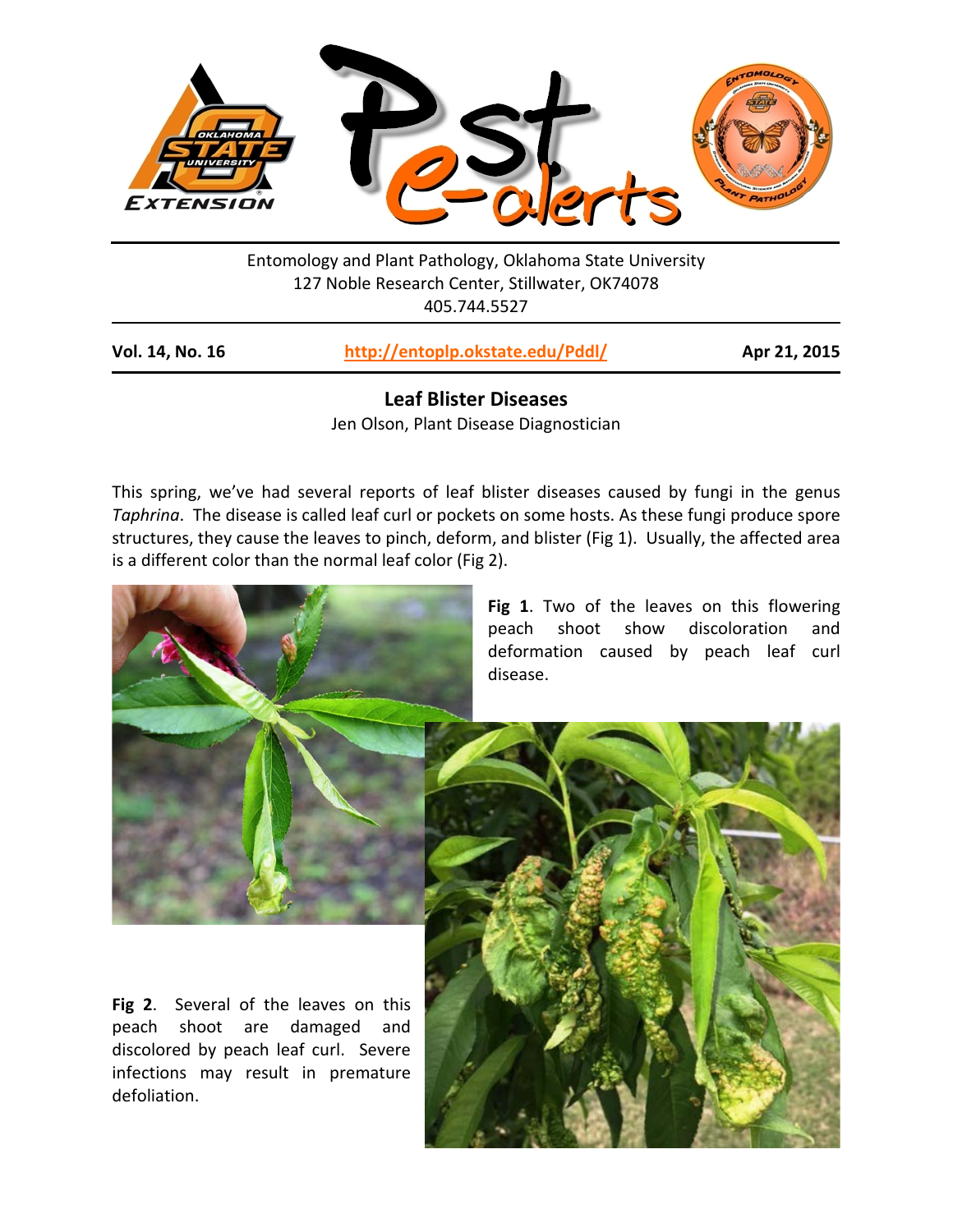The most common trees affected in Oklahoma are oak, peach and nectarine (Fig 3-4). It is possible that this problem could also occur on elm and plum leaves. Cool, wet weather is highly conducive for disease development, so I expect the problem will be widespread this spring.

> OSU Fact sheet [EPP-7639 Leaf](http://pods.dasnr.okstate.edu/docushare/dsweb/Get/Document-2316/EPP-7639web.pdf)  [Curl of Peaches and Nectarines](http://pods.dasnr.okstate.edu/docushare/dsweb/Get/Document-2316/EPP-7639web.pdf) was updated in April 2013, so confirm that you have the most recent version on hand in your office.

> **Fig 3**. Normal oak leaf (top), symptoms of oak leaf blister (bottom). Disfigured areas may show both yellowing and browning.

**Fig 4**. Distorted areas on the underside of this oak leaf are due to oak leaf blister.